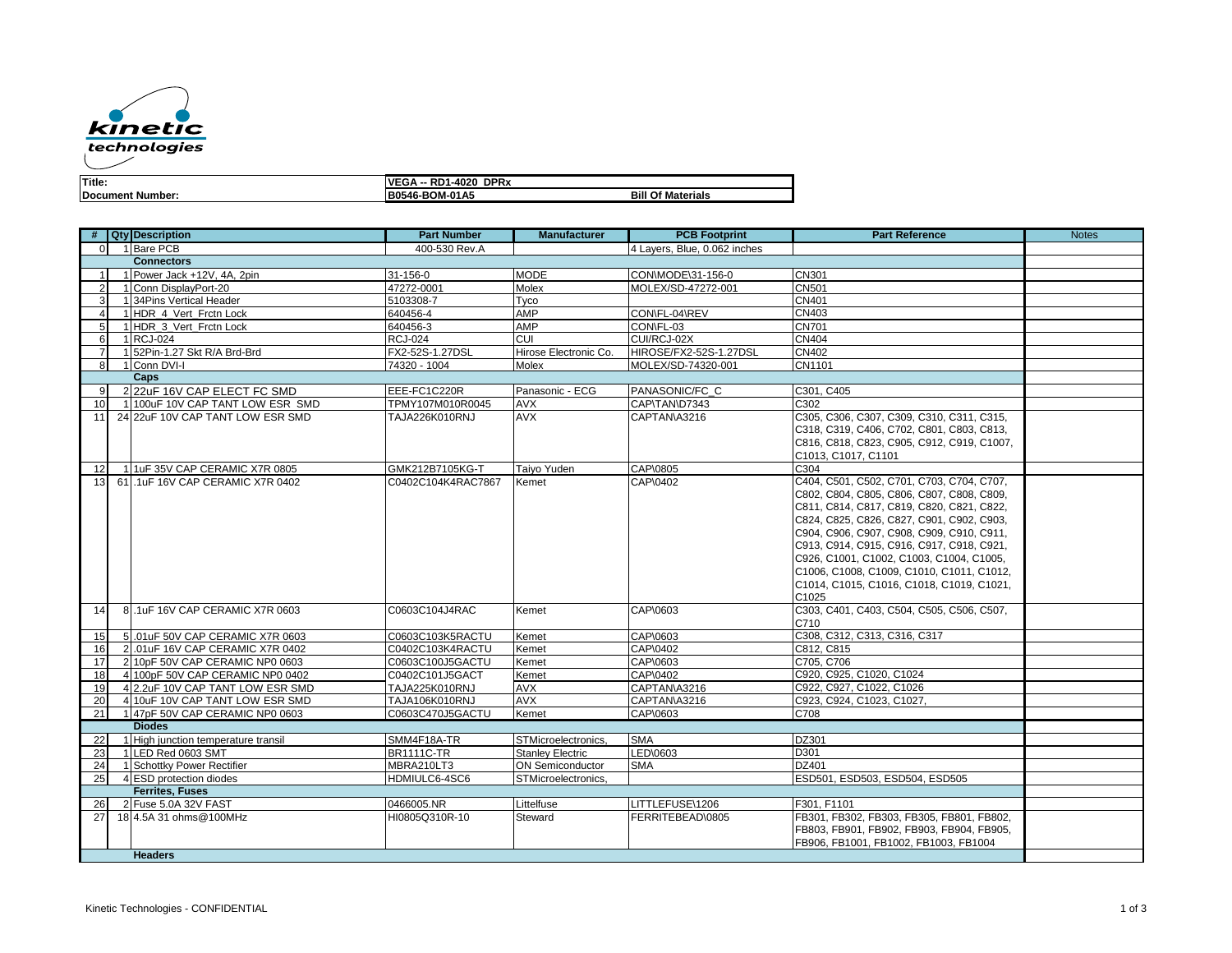|          | # Qty Description                  | <b>Part Number</b>   | <b>Manufacturer</b>           | <b>PCB Footprint</b>                   | <b>Part Reference</b>                                                                  | <b>Notes</b> |
|----------|------------------------------------|----------------------|-------------------------------|----------------------------------------|----------------------------------------------------------------------------------------|--------------|
| 28       | 4 1x1 Loop Header 0.1"             | 151-203-RC           | <b>KOBICONN</b>               | KOBICONN/151-203-RC                    | GND301, GND302, GND303, GND304                                                         |              |
|          | <b>Inductors</b>                   |                      |                               |                                        |                                                                                        |              |
| 29       | 1 3.3 uH 20%                       | P0751.332NLT         | Pulse                         | BITECH/HM76-30150JLF                   | L301                                                                                   |              |
|          | <b>Transistors</b>                 |                      |                               |                                        |                                                                                        |              |
| 30       | 1 10K Biased NPN SOT-523           | DDTC114TUA           | Diodes Inc                    | <b>SOT-323/BEC</b>                     | Q401                                                                                   |              |
| 31       | 4 BSN20, N-CH MOSFET               | BSN20, 215           | <b>NXP</b>                    | SOT-23/123                             | Q1101, Q1102                                                                           |              |
|          | <b>Resistors</b>                   |                      |                               |                                        |                                                                                        |              |
| 32       | 1 105K OHM RES 1/10W 1% 0603 SMD   | ERJ-3EKF1053V        | Panasonic - ECG               | <b>RES\0603</b>                        | R301                                                                                   |              |
| 33       | 1 20.0K OHM RES 1/10W 1% 0603 SMD  | ERJ-3EKF2002V        | Panasonic - ECG               | RES\0603                               | R303                                                                                   |              |
| 34       | 4 100K OHM RES 1/10W 1% 0603 SMD   | ERJ-3EKF1003V        | Panasonic - ECG               | <b>RES\0603</b>                        | R304, R308, R313, R518                                                                 |              |
| 35       | 1 RES 26.1K OHM 1/10W 1% 0603 SMD  | ERJ-3EKF2612V        | Panasonic - ECG               | <b>RES\0603</b>                        | R314                                                                                   |              |
| 36       | 2 348 OHM RES 1/10W 1% 0603 SMD    | ERJ-3EKF3480V        | Panasonic - ECG               | RES\0603                               | R901, R1001                                                                            |              |
| 37       | 2 20.0K OHM RES 1/10W 1% 0603 SMD  | ERJ-3EKF2002V        | Panasonic - ECG               | <b>RES\0603</b>                        | R904, R1004                                                                            |              |
| 38       | 2 49.9 OHM RES 1/10W 1% 0603 SMD   | ERJ-3EKF49R9V        | Panasonic - ECG               | RES\0603                               | R908, R1008                                                                            |              |
| 39       | 2 6.20K OHM RES 1/10W 1% 0603 SMD  | MCR03EZPFX6201       | Rohm                          | <b>RES\0603</b>                        | R1102, R1103                                                                           |              |
| 40       | 64 22.0 OHM RES 1/10W 1% 0603 SMD  | MCR03EZPFX22R0       | Rohm                          | RES\0603                               | R617, R618, R619, R620, R621, R622, R623,                                              |              |
|          |                                    |                      |                               |                                        | R624, R625, R626, R627, R628, R629, R630,                                              |              |
|          |                                    |                      |                               |                                        | R631, R632, R633, R634, R635, R636, R637,                                              |              |
|          |                                    |                      |                               |                                        | R638, R639, R640, R641, R642, R643, R644,                                              |              |
|          |                                    |                      |                               |                                        | R645, R646, R647, R648, R649, R650, R651,                                              |              |
|          |                                    |                      |                               |                                        | R652, R653, R654, R655, R656, R657, R658,<br>R659, R660, R661, R662, R663, R664, R665, |              |
|          |                                    |                      |                               |                                        | R666, R667, R668, R670, R671, R672, R673,                                              |              |
|          |                                    |                      |                               |                                        | R674, R675, R676, R677, R678, R679, R680,                                              |              |
|          |                                    |                      |                               |                                        | R681                                                                                   |              |
| 41       | 4 1.00M OHM RES 1/10W 1% 0603 SMD  | ERJ-3EKF1004V        | Panasonic - ECG               | <b>RES\0603</b>                        | R501, R515, R516, R517                                                                 |              |
| 42       | 26 10.0K OHM RES 1/10W 1% 0603 SMD | ERJ-3EKF1002V        | Panasonic - ECG               | RES\0603                               | R307, R311, R315, R401, R503, R702, R703,                                              |              |
|          |                                    |                      |                               |                                        | R706, R902, R905, R906, R907, R909, R911,                                              |              |
|          |                                    |                      |                               |                                        | R912, R913, R1002, R1005, R1006, R1007,                                                |              |
|          |                                    |                      |                               |                                        | R1009, R1010, R1012, R1013, R1101, R1104                                               |              |
| 42+1     | 1 20.0K OHM RES 1/10W 1% 0603 SMD  | <b>ERJ-3EKF2002V</b> | Panasonic - ECG               | RES\0603                               | R1105                                                                                  |              |
| 43       | 10 0 OHM RES 1/10W 5% 0603 SMD     | ERJ-3GEY0R00V        | Panasonic - ECG               | RES\0603                               | R310, R312, R413, R414, R707, R713, R714,                                              |              |
|          |                                    |                      |                               |                                        | R1107, R1108                                                                           |              |
| 44       | 1 180 OHM RES 1/10W 1% 0603 SMD    | MCR03EZPFX1800       | Rohm                          | <b>RES\0603</b>                        | R415                                                                                   |              |
| 45       | 1 75.0 OHM RES 1/10W 1% 0603 SMD   | MCR03EZPFX75R0       | Rohm                          | RES\0603                               | R416                                                                                   |              |
| 46       | 1 240 OHM RES 1/10W 1% 0603 SMD    | MCR03EZPFX2400       | Rohm                          | <b>RES\0603</b>                        | R701                                                                                   |              |
| 47       | 14 4.70K OHM RES 1/10W 1% 0603 SMD | MCR03EZPFX4701       | Rohm                          | RES\0603                               | R411, R601, R602, R604, R605, R607, R608,                                              |              |
|          |                                    |                      |                               |                                        | R611, R613, R704, R705, R709, R715, R716                                               |              |
| 48       | 1 2.70K OHM RES 1/10W 1% 0603 SMD  | MCR03EZPFX2701       | Rohm                          | <b>RES\0603</b>                        | R402                                                                                   |              |
| 49       | 1 RES 17.4K OHM 1/10W 1% 0603 SMD  | ERJ-3EKF1742V        | Panasonic - ECG               | <b>RES\0603</b>                        | R306                                                                                   |              |
| 50       | 1 RES 14.0K OHM 1/10W 1% 0603 SMD  | ERJ-3EKF1402V        | Panasonic - ECG               | <b>RES\0603</b>                        | R309                                                                                   |              |
| 51       | 3 RES 330 OHM 1/10W 1% 0603 SMD    | MCR03EZPFX3300       | Rohm                          | <b>RES\0603</b>                        | R302                                                                                   |              |
| 52       | 11 RES 10.0 OHM 1/16W 1% 0402 SMD  | ERJ-2RKF10R0X        | Panasonic - ECG               | RES\0402                               | R504, R505, R506, R507, R508, R509, R510,                                              |              |
|          |                                    |                      |                               |                                        | R511, R512, R513, R514                                                                 |              |
|          | <b>Switches</b>                    |                      |                               |                                        |                                                                                        |              |
| 53       | 1 DPDT Slide Switch                | 1-1437575-7          | <b>TYCO</b>                   |                                        | SW401                                                                                  |              |
| 54       | 1 TACT MOM 130GF H=5MM             | PTS635SL50 LFS       | C&K ITT                       | SW\C&K\PTS635SL                        | SW402                                                                                  |              |
|          | ICs                                |                      |                               |                                        |                                                                                        |              |
| 55       | 1 Switching Reg. Adj.              | ST1S10PUR            | STMicroelectronics.           | ST/DFN8                                | U301                                                                                   |              |
| 56       | 2 Linear Reg. Adi.                 | L6935                | <b>STMicroelectronics.</b>    | ST/VFQFPN20                            | U303. U304                                                                             |              |
| 57       | 1 Linear Reg, Adj.                 | L6933H1.2            | STMicroelectronics,           | SOIC127P600X175-8N                     | U302                                                                                   |              |
| 58       | 1 SCHMITT-TRG INV                  | 74V1G14STR           | STMicroelectronics,           | SOT-23-5L                              | U703                                                                                   |              |
| 59       | 1 Hex Inverter                     | 74LVX04MTCX          | <b>Fairchild Semiconducto</b> | TSSOP14                                | U401                                                                                   |              |
| 60       | 1 VEGA Rx                          | STDP4020             | Kinetic Technologies          | LFBGA-164                              | U601                                                                                   |              |
| 61<br>62 | 1 2M FLASH                         | M25P20-VMN6TPB       | Numonyx                       | SOIC127P790/600-8NX-SK                 | U702                                                                                   |              |
|          | 2 DVI Tx<br><b>Crystal</b>         | Sil7172CLU           | Silicon Image                 | TSQFP50P1600X2200X160-129N U901, U1001 |                                                                                        |              |
|          | 1 27MHz Crystal                    | ABM3-27.000MHZ-B2-T  | <b>ABRACON</b>                | ABRACON/ABM3                           | X701                                                                                   |              |
| 63       | Do not Populate                    |                      |                               |                                        |                                                                                        |              |
|          |                                    |                      |                               |                                        |                                                                                        |              |